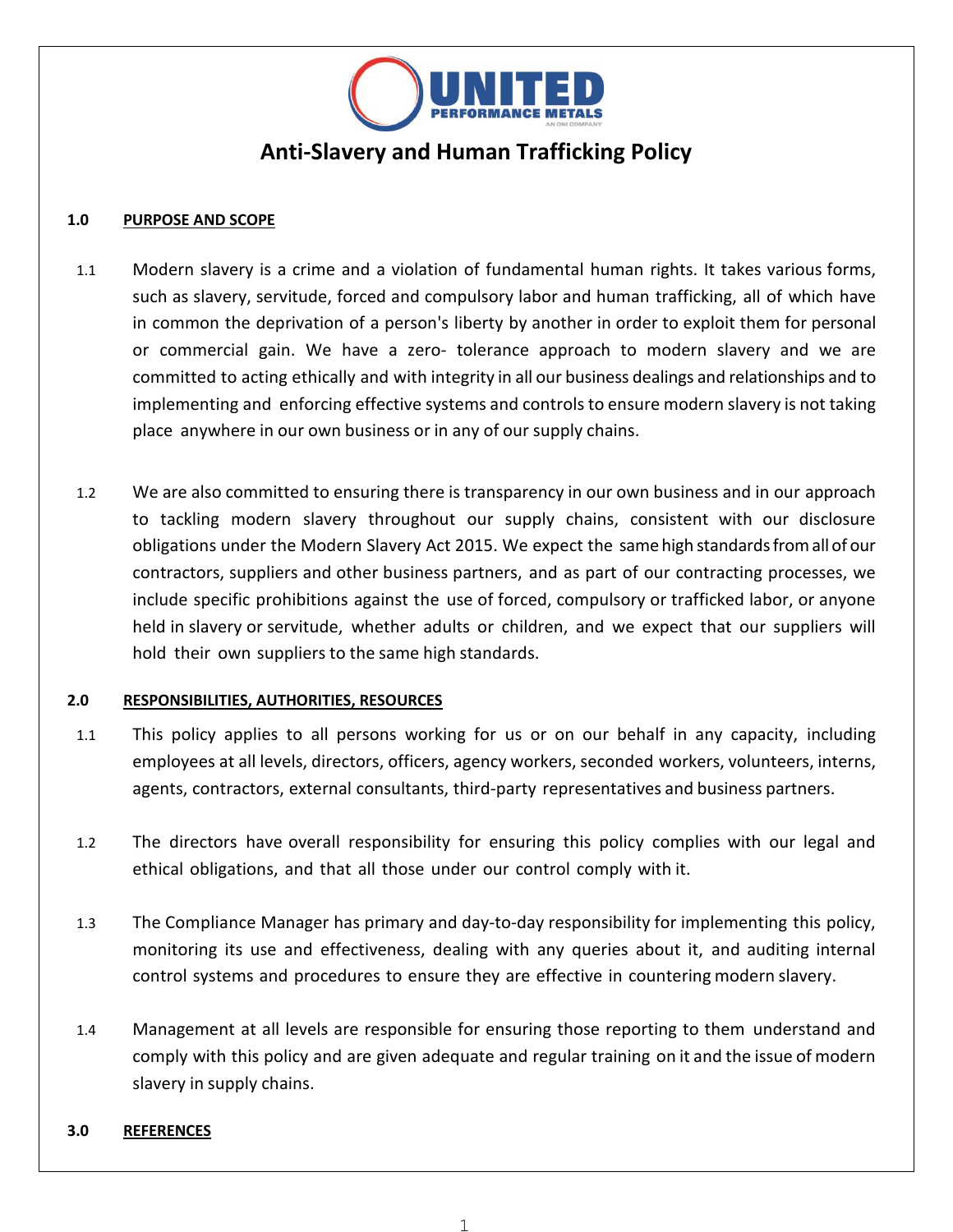# **4.0 DEFINITIONS**

# 4.1 Modern Slavery Act 2015:

An Act to make provision about slavery, servitude and forced or compulsory labor and about human trafficking, including provision for the protection of victims; to make provision for an Independent Anti-slavery Commissioner; and for connected purposes.

## **5.0 PROCEDURES**

## **COMPLIANCE WITH THE POLICY**

- 1.1 You must ensure that you read, understand and comply with this policy.
- 1.2 The prevention, detection and reporting of modern slavery in any part of our business or supply chains is the responsibility of all those working for us or under our control. You are required to avoid any activity that might lead to, or suggest, a breach of this policy.
- 1.3 You must notify your manager OR the Compliance Manager as soon as possible if you believe or suspect that a conflict with this policy has occurred, or may occur in the future.
- 1.4 You are encouraged to raise concerns about any issue or suspicion of modern slavery in any parts of our business or supply chains of any supplier tier at the earliest possible stage.
- 1.5 If you believe or suspect a breach of this policy has occurred or that it may occur you must notify your manager or the Compliance Manager.
- 1.6 If you are unsure about whether a particular act, the treatment of workers more generally, or their working conditions within any tier of oursupply chains constitutes any of the various forms of modern slavery, raise it with your manager or the Group HR Manager.
- 1.7 We aim to encourage openness and willsupport anyone who raises genuine concerns in good faith under this policy, even if they turn out to be mistaken. We are committed to ensuring no one suffers any detrimental treatment as a result of reporting in good faith their suspicion that modern slavery of whatever form is or may be taking place in any part of our own business or in any of our supply chains. Detrimental treatment includes dismissal, disciplinary action, threats or other unfavorable treatment connected with raising a concern. If you believe that you have suffered any such treatment, you should inform the compliance manager immediately. If the matter is not remedied, and you are an employee, you should raise it formally by contacting UPM's HR Department.